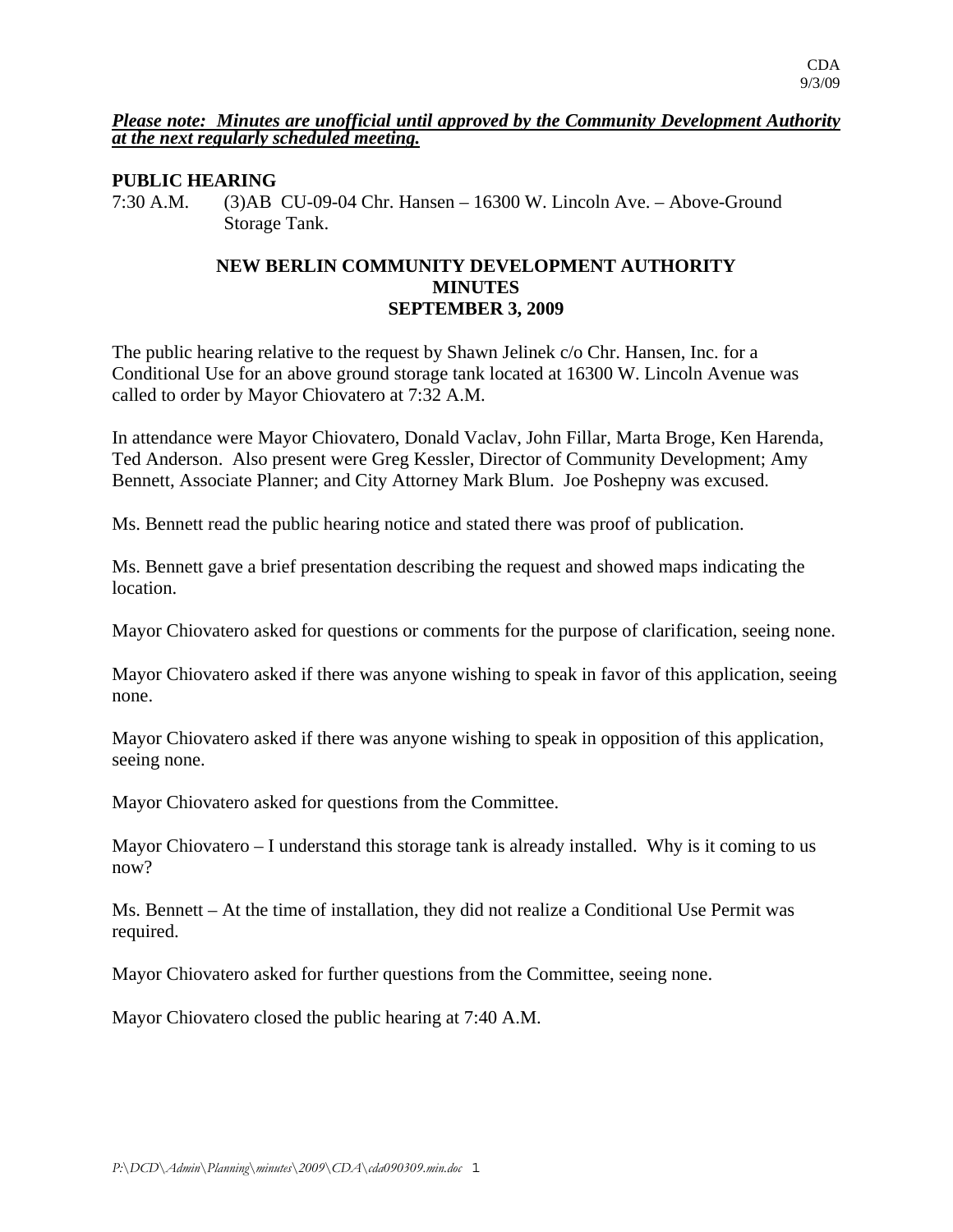## **NEW BERLIN COMMUNITY DEVELOPMENT AUTHORITY MINUTES SEPTEMBER 3, 2009**

The Community Development Authority Meeting was called to order by Mayor Chiovatero at 7:40 A.M.

In attendance were Mayor Chiovatero, Donald Vaclav, John Fillar, Marta Broge, Ken Harenda, Ted Anderson. Also present were Greg Kessler, Director of Community Development; Amy Bennett, Associate Planner; and City Attorney Mark Blum. Joe Poshepny was excused.

Motion by Ms. Broge to approve the June 4, 2009 Community Development Authority Minutes. Seconded by Mr. Vaclav. Motion passes with Mr. Fillar voting present.

# **COMMUNITY DEVELOPMENT AUTHORITY EXECUTIVE DIRECTOR'S REPORT**

Mr. Kessler informed the Committee of the two open houses that are scheduled for the Comprehensive Plan Update on September 9 and 10, 2009 from 5:00 – 8:00 P.M. There will not be a formal presentation. Staff and the Consulting Team will be available to answer questions, and there will be a series of boards around the room. The Public Hearing will be scheduled on October 7, 2009 before the Plan Commission. The draft chapters of the Comprehensive Plan Update are on the project website at www.newberlinplan.com.

### **NEW BUSINESS**

1. (3)AB CU-09-04 Chr. Hansen – 16300 W. Lincoln Ave. – Above-Ground Storage Tank.

 Motion by Alderman Harenda to approve the reqeust for a Conditional Use Permit for the installation of a carbon dioxide above-ground tank located at 16300 W. Lincoln Avenue subject to the application, plans on file and the following conditions:

- 1) Site Plan:
	- a) The equipment consists of a carbon dioxide above-ground storage tank with all the mechanicals for the tank within an attached enclosure.
	- b) Above-ground fuel tanks shall be reviewed and approved under separate permit though the City of New Berlin Fire Department.
- 2) Building Inspections:
	- a) If the tanks and heat exchangers are required to have concrete foundations, the installation of those foundations shall require a building permit.
	- b) Foundation plans shall be signed and stamped by a licensed architect or professional engineer per Wisconsin Enrolled Commercial Building Code. (Comm 61.31 Plans)
	- c) Foundation plans shall be approved by the New Berlin Department of Community Development Inspection Division per State of Wisconsin Dept. of Commerce Safety and Buildings Division and the Wisconsin Enrolled Commercial Building Code. (Comm 61.70 Certified municipalities and counties.)
	- d) Apply and obtain appropriate building, plumbing and electrical permits.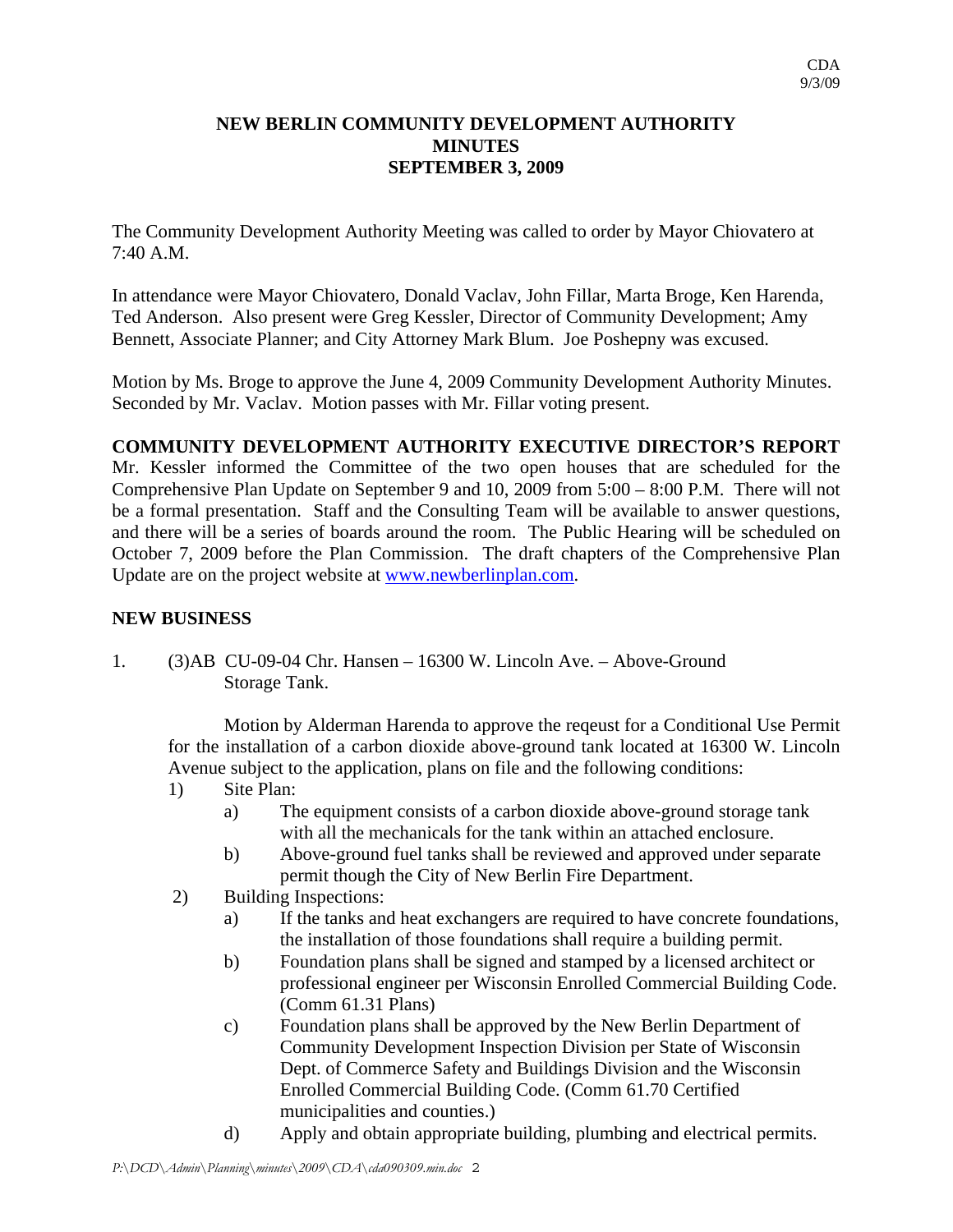Seconded by Ms. Broge. Motion carried unanimously.

2. (7)AB SG-09-35 Gamay – 2770 S. 171 St. – Update Old Signage.

Motion by Mr. Anderson to approve the request along with Waiver Request #1  $\&$ #2 for a new wall sign only located at 2770 S. 171<sup>st</sup> Street subject to the application, plans on file and the following reasons:

WAIVER REQUEST #1: Applicant is requesting a waiver from Section 275-61.I(1)(a) and Section  $275-61I(1)(c)[1]$  which states that "individual channel lettering is required on brick buildings."

WAIVER REQUEST #2: Applicant is requesting a waiver from Section 275-61I(1)(c)[1] which states that monument signs are also "required in the New Berlin industrial parks."

- 1) Section 275-61.I(1)(a)of the Zoning Code states: "individual channel lettering is required on brick buildings."
- 2) Section 275-61.I(1)(c)[2] of the Zoning Code states: "monument signs are also required within the New Berlin industrial parks."
- 3) The applicant is proposing to replace the existing sign with a new wall sign. Section 275-61.B(1) states: "No sign shall hereafter be located, erected, moved, reconstructed, extended, enlarged, converted or structurally altered, nor shall the face of a sign or color be changed without a sign permit and conforming with the provisions of this chapter."
- 4) Since the proposed sign does not meet the code, Staff cannot administratively grant approval of the new sign. Section 275-61.D(5) allows the applicant to appeal the decision made by Staff to the Plan Commission for determination.
- 5) The Plan Commission has the authority to grant this waiver pursuant to Section 275-52(C), which states: "The Plan Commission may waive or modify any or all of the other requirements of this article if it determines that:
	- a) The site or activity in question will have no appreciable off-site impact;
	- b) Compliance with the requirement(s) is impractical or impossible due to site conditions or other circumstances beyond the control of the applicant; or
	- c) The specific requirement is not necessary for a particular site to ensure compliance with the requirement of this chapter."

Seconded by Mr. Vaclav. Motion carried unanimously.

3. (3)AB U-43-08 American Bolt Corp. – 16555 W. Glendale Drive – Revised Landscape Plan.

 Motion by Mr. Fillar to approve the revised landscape plan for the property located at 16555 W. Glendale Drive, subject to the application and plans on file.

Seconded by Alderman Harenda. Motion carried unanimously.